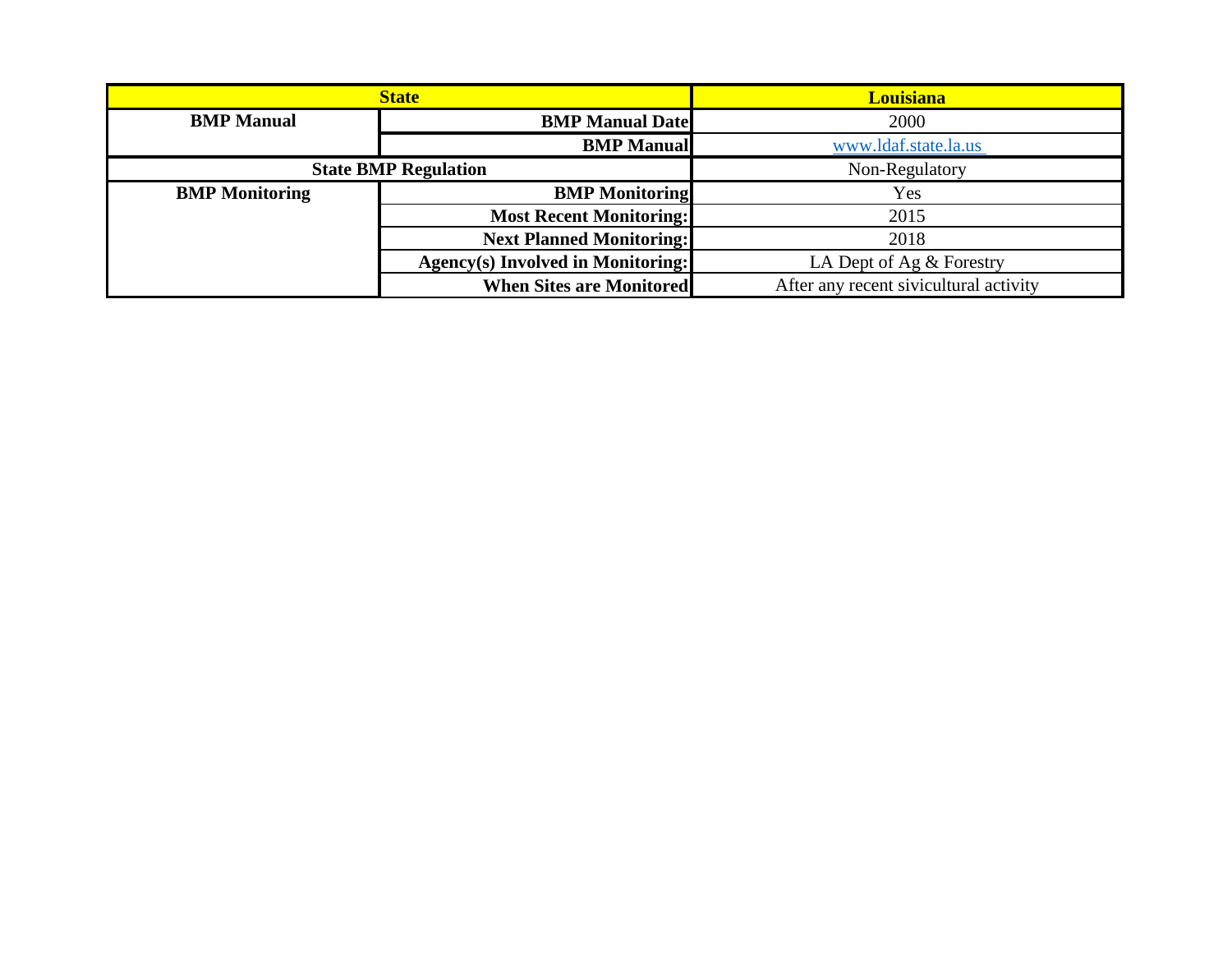| <b>State BMP Implementation Rate</b> | <b>State BMP Implementation Rate (%)</b> | 95.75         |
|--------------------------------------|------------------------------------------|---------------|
| (%)                                  | Year                                     | 2015          |
|                                      | SMZ:                                     | 97.63         |
|                                      | <b>Stream Crossings:</b>                 | 96.85         |
|                                      | <b>Permanent Roads:</b>                  | 98.14         |
|                                      | <b>Skid Trails/Temporary Roads:</b>      | 95.01         |
|                                      | <b>Site Preparation:</b>                 | 97.6          |
|                                      | <b>Landings:</b>                         | 98.98         |
|                                      | <b>Wetlands:</b>                         | 96.83         |
|                                      | <b>Fireline Construction:</b>            | 97.22         |
|                                      | <b>Mechanical Site Preparation:</b>      | None Reported |
|                                      | <b>Chemical Site Preparation:</b>        | None Reported |
|                                      | <b>Pesticide Applications:</b>           | None Reported |
|                                      | <b>Fertilizer Applications:</b>          | None Reported |
|                                      | <b>Prescribed Burning:</b>               | None Reported |
|                                      | <b>Wildfire Suppression:</b>             | None Reported |
|                                      | <b>Wildfire Rehabilitation:</b>          | None Reported |
|                                      | <b>Public Lands:</b>                     | None Reported |
| <b>Agencies Involved in BMP</b>      | <b>Timber Harvesting:</b>                | Forestry      |
| <b>Guideline and Policy</b>          | <b>Forest Roads:</b>                     | Forestry      |
| <b>Development</b>                   | <b>Skid Trails:</b>                      | Forestry      |
|                                      | <b>Log Landings:</b>                     | Forestry      |
|                                      | <b>Stream Crossings:</b>                 | Forestry      |
|                                      | SMZ's:                                   | Forestry      |
|                                      | <b>Wetlands:</b>                         | Environmental |
|                                      | <b>Reforestation:</b>                    | Forestry      |
|                                      | <b>Mechanical Site Preparation:</b>      | Forestry      |
|                                      | <b>Chemical Site Preparation:</b>        | Environmental |
|                                      | <b>Pesticide Applications:</b>           | Environmental |
|                                      | <b>Fertilizer Applications:</b>          | Environmental |
|                                      | <b>Prescribed Burning:</b>               | Forestry      |
|                                      | <b>Wildfire Suppression:</b>             | Forestry      |
|                                      | <b>Wildfire Rehabilitation:</b>          | Forestry      |
|                                      | <b>Public Lands:</b>                     | Forestry      |
| <b>Most Recent BMP Guidelines</b>    | <b>Timber Harvesting:</b>                | 2012 Revised  |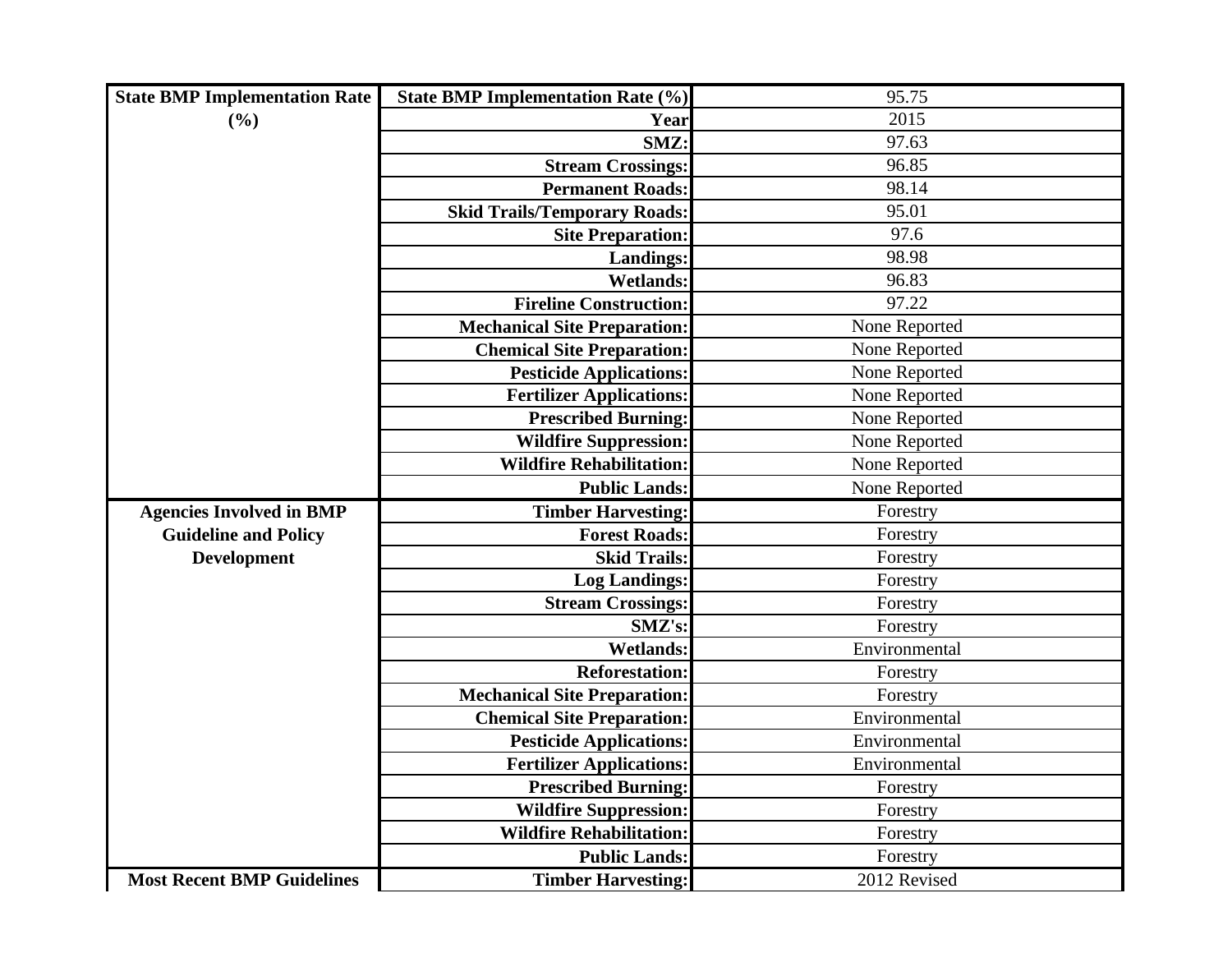| (Written or Revised)               | <b>Forest Roads:</b>                       | 2011 Revised      |
|------------------------------------|--------------------------------------------|-------------------|
|                                    | <b>Skid Trails:</b>                        | 2008 Revised      |
|                                    | <b>Log Landings:</b>                       | 2005 Revised      |
|                                    | <b>Stream Crossings:</b>                   | 2011 Revised      |
|                                    | SMZ's:                                     | 2012 Revised      |
|                                    | <b>Wetlands:</b>                           | 2005 Revised      |
|                                    | <b>Reforestation:</b>                      | 2008 Revised      |
|                                    | <b>Mechanical Site Preparation:</b>        | 2001 Revised      |
|                                    | <b>Chemical Site Preparation:</b>          | 2001 Revised      |
|                                    | <b>Pesticide Applications:</b>             | 2001 Revised      |
|                                    | <b>Fertilizer Applications:</b>            | 2001 Revised      |
|                                    | <b>Prescribed Burning:</b>                 | No Published BMPs |
|                                    | <b>Wildfire Suppression:</b>               | No Published BMPs |
|                                    | <b>Wildfire Rehabilitation:</b>            | No Published BMPs |
|                                    | <b>Public Lands:</b>                       | 2013 Revised      |
| <b>BMP Effectiveness Studies</b>   | <b>Previous Study:</b>                     | None Reported     |
|                                    | <b>Current Study:</b>                      | None Reported     |
|                                    | <b>Most Recent:</b>                        | None Reported     |
|                                    | <b>Next Planned:</b>                       | None Reported     |
|                                    | <b>Agency(s)/Organization Involved:</b>    | None Reported     |
|                                    | <b>Focus Area(s):</b>                      |                   |
| <b>FTEs (Full-Time Equivalent)</b> | <b>Total FTEs Allocated to Water</b>       | $\boldsymbol{0}$  |
| <b>Allocated to Forest Water</b>   | <b>Resources in State:</b>                 |                   |
| <b>Resources in State</b>          | <b>BMP Revision/Publication</b>            |                   |
|                                    | <b>BMP Compliance Monitoring</b>           |                   |
|                                    | <b>BMP Effectiveness Monitoring</b>        |                   |
|                                    | <b>Logger Training</b>                     |                   |
|                                    | <b>Logger Certification</b>                |                   |
|                                    | <b>Forester Training</b>                   |                   |
|                                    | <b>Forester Certification/Registration</b> |                   |
|                                    | <b>Landowner Education</b>                 |                   |
|                                    | <b>Landowner Technical Assistance</b>      |                   |
|                                    | <b>Landowner Financial Assistance</b>      |                   |
|                                    | <b>Law Enforcement</b>                     |                   |
|                                    | <b>Watershed Planning</b>                  |                   |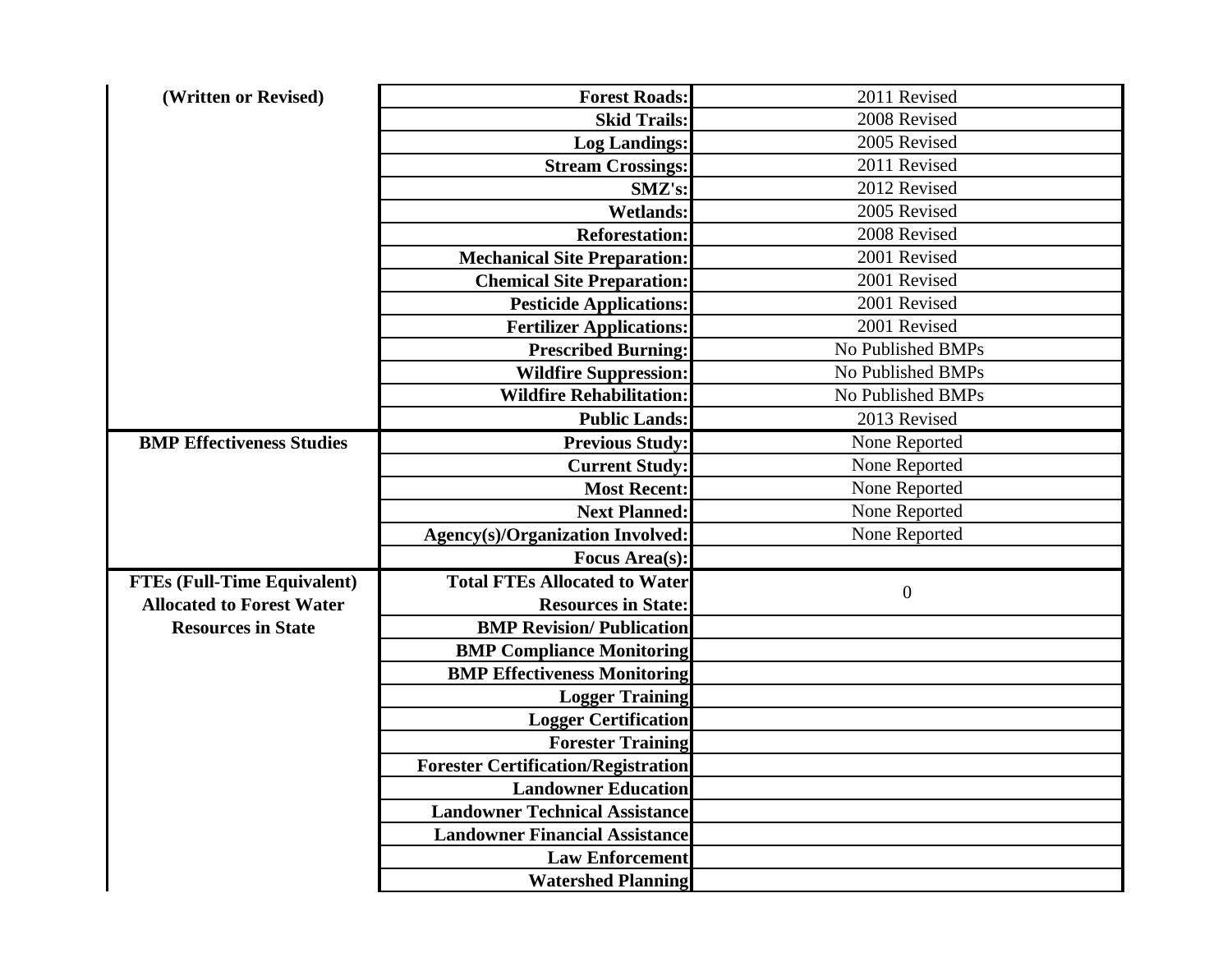|                                                                           | <b>Land use Planning</b>                              |                                                                                                          |
|---------------------------------------------------------------------------|-------------------------------------------------------|----------------------------------------------------------------------------------------------------------|
|                                                                           | <b>Other Research</b>                                 |                                                                                                          |
|                                                                           | <b>Other Agency Training</b>                          |                                                                                                          |
| <b>Legislation that Drives or</b><br><b>Encourages BMP Development in</b> | <b>Federal Water Pollution Act:</b>                   |                                                                                                          |
| the State                                                                 | <b>State Forest Practices Act:</b>                    |                                                                                                          |
|                                                                           | <b>State Anti-Sediment Law:</b>                       |                                                                                                          |
|                                                                           | <b>State Silvicultural Law:</b>                       |                                                                                                          |
|                                                                           | <b>State Non-Regulatory BMP</b><br><b>Guidelines:</b> | Timber Harvesting, Wetland Protection, Stream<br>Crossings, Site Preparation, Site Reforestation, Forest |
|                                                                           | <b>Additional Legislation For:</b>                    |                                                                                                          |
| <b>Estimated Costs to Implement</b><br><b>Forestry BMPs (Low, Medium,</b> | <b>Agency:</b>                                        | High                                                                                                     |
| High)                                                                     | <b>Landowner:</b>                                     | Minor                                                                                                    |
|                                                                           | Logger:                                               | Medium                                                                                                   |
| <b>Indicators of Forest Water</b>                                         | <b>BMP</b> Compliance:                                | None Reported                                                                                            |
| <b>Quality Using Standard</b>                                             | <b>Erosion:</b>                                       | None Reported                                                                                            |
| <b>Evaluations</b>                                                        | <b>Stream Sediment:</b>                               | None Reported                                                                                            |
|                                                                           | <b>Stream Temperature:</b>                            | None Reported                                                                                            |
|                                                                           | <b>Stream Oxygen:</b>                                 | None Reported                                                                                            |
|                                                                           | <b>Stream pH:</b><br><b>Stream Nutrient Levels:</b>   | None Reported                                                                                            |
|                                                                           | <b>Stream Chemicals/Pesticides:</b>                   | None Reported<br>None Reported                                                                           |
|                                                                           | <b>Macroinvertebrates:</b>                            | None Reported                                                                                            |
|                                                                           | Fish:                                                 | None Reported                                                                                            |
|                                                                           | <b>Woody Debris:</b>                                  | None Reported                                                                                            |
|                                                                           | <b>Fecal Bacteria:</b>                                | None Reported                                                                                            |
|                                                                           | Other:                                                | None Reported                                                                                            |
| <b>Indicators of Forest Water</b>                                         | <b>BMP</b> Compliance:                                | Yes                                                                                                      |
| <b>Quality Using Research</b>                                             | <b>Erosion:</b>                                       | Yes                                                                                                      |
| <b>Evaluations</b>                                                        | <b>Stream Sediment:</b>                               | Yes                                                                                                      |